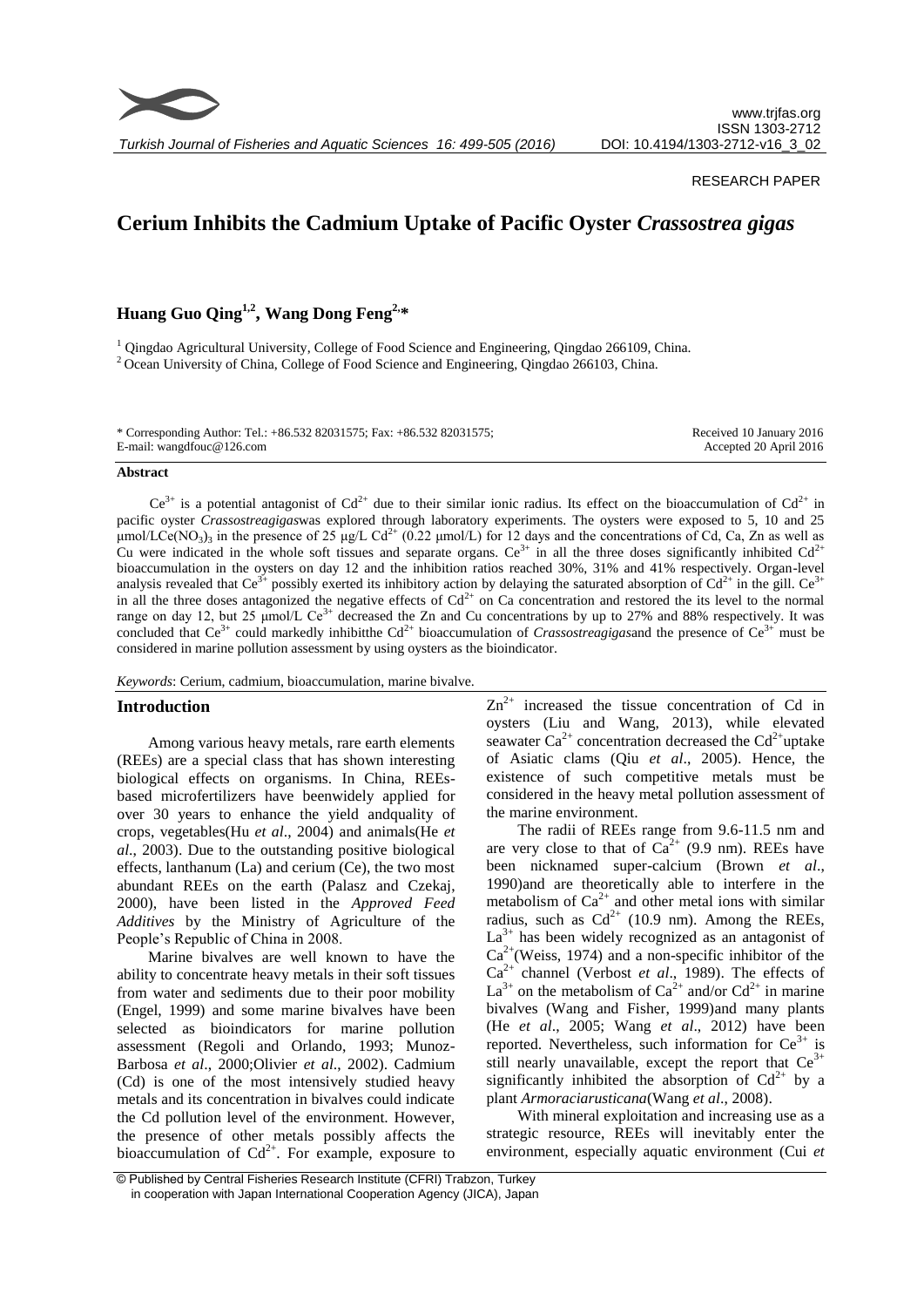*al*., 2012). The deposition of REEs in aquatic environment and marine organisms has been reported by several authors. For example, an investigation carried out in 2009 revealed that the bivalves collected from the Shenzhen coastal region of China could accumulate REEs, including  $Ce^{3+}$ , in their tissues, and oysters were suggested as a bioindicator for REEslevel in marine environment due to their high potential of REEs enrichment(Zhang *et al*., 2009); the sediments passing from the Volga delta could enrich various REEs except europium (Eu) (Sval'nov *et al*., 2011); and the freshwater bivalve *Corbiculafluminea* sampled from the Rhine River of Europe had incorporated La andsamarium (Sm) in their shelves (Merschel and Bau, 2015).

Since  $Ce^{3+}$  has a radius similar to that of  $Ca^{2+}$ and  $Ca^{2+}$  shares the same transport channel with  $Cd^{2+}$ in marine bivalves(Verbost *et al.*, 1989),  $Ce^{3+}$  should impose certain effects on the bioaccumulation of  $Cd^{2+}$ and other related metals in aquatic organisms as  $La^{3+}$ . Hence, the purpose of the current work is to explore whether  $Ce^{3+}$  couldinfluence the accumulation of  $Cd<sup>2+</sup>$ as well as the concentrations of other related metals including Ca, Zn and Cu in pacific oyster *Crassostreagigas* through laboratory experiments.This work is expected to provide useful information for better clarifying the importance of Cd concentration as an indicator of environmental pollution.

#### **Materials and Methods**

#### **Oyster Collection and Maintenance**

The individuals of pacific oyster *Crassostreagigas* were collected from a breed farm in Qingdao, China. Animalsof a narrow size range (mean shell length 6.0~7.0 cm) were selected to minimize the possible effects of size on metal metabolism. The bivalves were rinsed with seawater to remove debris from the shell surface and then acclimated to plastic tanks filled with 40 L natural seawater (containing a background Cd concentration of 0.027 μg/L (0.24 nmol/L)and sand filtered before use) for 15 days. The oysters were not fed during acclimation and subsequent experiments. The seawater temperature was maintained at  $20 \pm 1$  °C, salinity at  $31 \pm 0.1\%$ , alkailintyat 2.74 mmol/L and pH at  $8.2 \pm 0.3$  with additional aeration supplied throughout the experiment. The seawater in each tank was exchanged every 24 h during acclimation, and excreta and dead oysters were removed in the meantime.

### **Experimental Design**

The  $Ce^{3+}$ doses 5, 10 and 25  $\mu$ mol/L together with a sublethal  $Cd^{2+}$  concentration 25 μg/L (0.22) μmol/L)were selected in thiswork according to preliminary experiments. A total of 250 acclimated oysters were randomly divided into five groups, including the negative control group, the positive control group, the low  $Ce^{3+}$  group, the medium  $Ce^{3+}$ group and the high  $Ce^{3+}$  group, with 50 oystersin each group. The oysters in the negative control group were reared in natural seawater and those in the positive controlgroup were placed in natural seawater supplemented with  $25\mu\text{g/L }Cd^{2+}$  (added as CdCl<sub>2</sub>). In the low, medium and high  $Ce^{3+}$  groups, the seawater contained 5, 10 and 25  $\mu$ mol/LCe<sup>3+</sup> (in Ce(NO<sub>3</sub>)<sub>3</sub>) respectively in addition to  $25 \mu g/LCd^{2+}$ . The experimental design was summarized in Table 1. The bivalves were maintained in the conditioned seawater for 12 days and the seawater in the tanks was exchanged every day. On day 4, 8 and 12, 16oysters were sampled from each tank for metal analysis.

## **Soft Tissue Preparation and Metal Measurement**

The sampled oysters were immediately steamed in a pot until their shells were opened. Then, the soft tissues were taken out, rinsed thoroughly with deionized water and cooled to room temperature. Among the 16 oysterscollected from each group each time, 8 individuals were used for whole-soft tissueCd, Ca, Zn and Cuconcentration analysis and the others were further dissected into gill, digestive gland and musclefor organ-level Cd concentration determination. All the soft tissues and organs were dried in 105 °C to constant weight, weighed and then digested in the mixture of 5 mL concentrated  $HNO<sub>3</sub>$ and 3 mL HClO<sub>4</sub> in180 °C by using a digester (ED36 DigiBlock digester, LabTech, USA) until the solution became transparent.

The concentrations of Cd, Zn,Ca and Cu were determined with a flame atomic absorption spectrometry (AA6800, Shimadzu, Japan). The detection limits of the four metals were 2, 1, 1 and 3 μg/L respectively. The standard stock solutions of the metals were purchased from the National Analysis Center for Iron and Steel of China (Beijing, China) and diluted to appropriate solutions with deionized

**Table 1.**Experimental design for the influence of Ce<sup>3+</sup> on Cd<sup>2+</sup> accumulation in *Crassostreagigas* 

| Experimental group            | Seawater condition                                                          | Number of animals |
|-------------------------------|-----------------------------------------------------------------------------|-------------------|
| Negative control              | Seawater only                                                               | 50                |
| Positive control              | Seawater containing 25 µg/L $Cd^{2+}$                                       | 50                |
| Low $\text{Ce}^{3+}$ group    | Seawater containing 25 µg/L $Cd^{2+}$ and 5 µmol/L $Ce^{3+}$                | 50                |
| Medium $\text{Ce}^{3+}$ group | Seawater containing 25 µg/L Cd <sup>2+</sup> and 10 µmol/L Ce <sup>3+</sup> | 50                |
| High $\text{Ce}^{3+}$ group   | Seawater containing 25 µg/L Cd <sup>2+</sup> and 25 µmol/L Ce <sup>3+</sup> | 50                |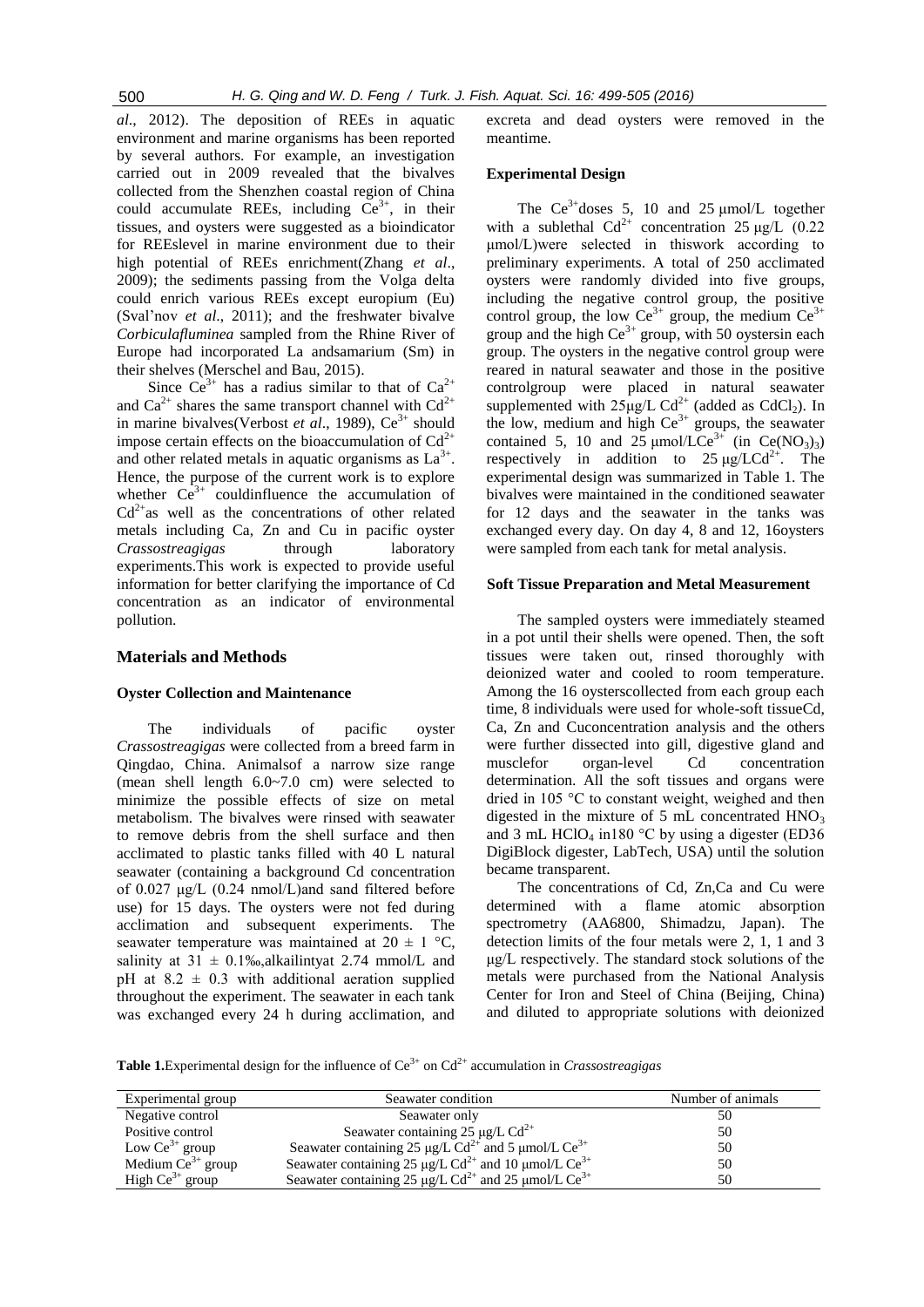water prior to standard curve preparation. The analysis methods were simultaneously validated for each sampleseries by the analysis of a standard biological reference material LUTS-1 (non-defatted lobster hepatopancreas) purchased from the National Research Council (Ottawa, Canada). Theresultsobtainedwereingood agreement with the certified values  $(P< 0.05)$ . All the metal concentrations were presented in dry weight basis.

## **Statistical Analysis**

Data were analyzed by SPSS 16.0. Values were the averages of eightreplicates and significant differences among different treatments were determined using a one-way ANOVA followed by the multiple comparison with Dunnett's test. Statistical difference was accepted when P<0.05.

## **Results and Discussion**

# **Effect of Ce3+ on Whole-Soft Tissue Cd Bioaccumulation**

As can be seen in Figure 1a, the background Cd concentration in the oysters was only 16.3 mg/kg·dwand remained constant in the entire experimental period. After the supplementation of 25  $\mu$ g/L Cd<sup>2+</sup> to seawater, the Cd concentrations in the bivalves increased significantly to43, 52 and 80 mg/kg·dwon day 4, 8 and 12 respectively, implying that the oysters successfully assimilated  $Cd^{2+}$  from the conditioned seawater.

 $Ce^{3+}$  has been reported able to inhibit the uptake of Cd2+ in the plant horseradish (*Armoraciarusticana*) (Wang *et al*., 2008). A similar result was found in this work.  $Ce^{3+}$ in 25 µmol/L significantly inhibited the bioaccumulation of  $Cd^{2+}$  in the oysters on all the sampling days and the inhibition ratios reached up to 30%, 31% and 41% on day 4, 8 and 12 respectively, but  $Ce^{3+}$  in the low and medium levelsfailed to affect  $Cd^{2+}$  uptake on day 4 and day 8. Although  $Ce^{3+}$  in all the three selected doses decreased  $Cd^{2+}$  uptake on day 12, no dose-dependent effect was observed.

Wang and Fisher (1999) reported that coexposure to 50 µmol/L La<sup>3+</sup> and 18 nmol/L Cd<sup>2+</sup> of 1 h for the marine mussel *Mytilusedulis*and 4 h for the marine clam *Macomabalthica* showed no major effect on the uptake of  $Cd^{2+}$ . Such different result with the current work implied that marine bivalves possibly possessed different sensitivity to  $La^{3+}$  and  $Ce^{3+}$ , or the inhibitory action was closely dependent on the metal dose and exposure duration, since 5 and 10 μmol/L  $Ce^{3+}$  failed to affect  $Cd^{2+}$  bioaccumulation on day 4 and day 8 in contrast to on day 12.

# **Effect of Ce3+ on Cd Concentration in the Gill**

To investigate the action pattern of  $Ce^{3+}$ , the effects of this REE on the Cd concentrations in the gill, digestive gland and muscle of the oysters were also determined.

As shown in Figure 1b, the Cd concentration in the gill of the negative control group was as low as 23 mg/kg·dw and was nearly not changed during the experimental period, but the addition of  $Cd^{2+}$  to seawater led to increased Cd accumulation in thetissue and its concentration reached up to 74, 117 and 110 mg/kg·dwon day 4, 8 and 12 respectively. These values were much higher than the corresponding whole-soft tissue level on the same sampling days (Figure 1a), implying that the gill was an important organ for  $Cd^{2+}$  bioaccumulation. It should be noted that the Cd concentrations of the gill in the positive control group were not significantly different on day 8 and 12, but were significantly higher than that of the negative control group. This result was consistent with thefindings that gill was only a temporal organ for Cd storage (Wu *et al*., 2007)and could be saturated by excessive Cd(Javanshir *et al*., 2009).

The presence of  $Ce^{3+}$  could reduce the accumulation of  $Cd^{2+}$  in the gill. As can be seen in Figure 2b, 5 and 10  $\mu$ mol/L Ce<sup>3+</sup>failed to influence the Cd concentration in the gill on all the three sampling days, but 25  $\mu$ mol/L Ce<sup>3+</sup> significantly reduced the Cdconcentration by up to 49% and 58% on day 4 and day 8 respectively, implying that  $Ce^{3+}$  in high concentrations could delay the saturated absorption of  $Cd^{2+}$  in the gill. Significant differences were not observed between the three  $Ce^{3+}$  doses and the positive control group on day 12, indicating that saturated  $Cd^{2+}$ absorptionoccurred to the gill after exposure for 12 days (Javanshir *et al*., 2009).

# **Effect of Ce3+ on Cd Concentration in the Digestive Gland**

Digestive gland is another important tissue for  $Cd<sup>2+</sup> accumulation in addition to gill (Roméo and$ Gnassia-Barelli, 1995). As can be seen in Figure 1c, the Cd concentration in the digestive gland of the positive control group increased significantly as the experiment proceeded and its levels amounted to 54, 65 and 80 mg/kg·dw on day 4, 8 and 12 respectively, which were 1.6, 2.0 and 2.9 folds of the negative control group.

 $Ce^{3+}$  in the three doses significantly inhibited  $Cd^{2+}$  accumulation in the organ on all the three sampling days, except the low concentration group on day 4. Besides, the high concentration group restored the Cd concentration in the digestive gland to the background level of the negative control group and dose-dependent pattern was observed on all the three sampling days.

On day 12, the Cd accumulation inhibition ratiosreached 25%, 57% and 58% for the low, medium and high  $Ce^{3+}$  groups respectively. Previous researches have indicated that the gill was a temporal target organ of  $Cd^{2+}$  accumulation, and then  $Cd^{2+}$ was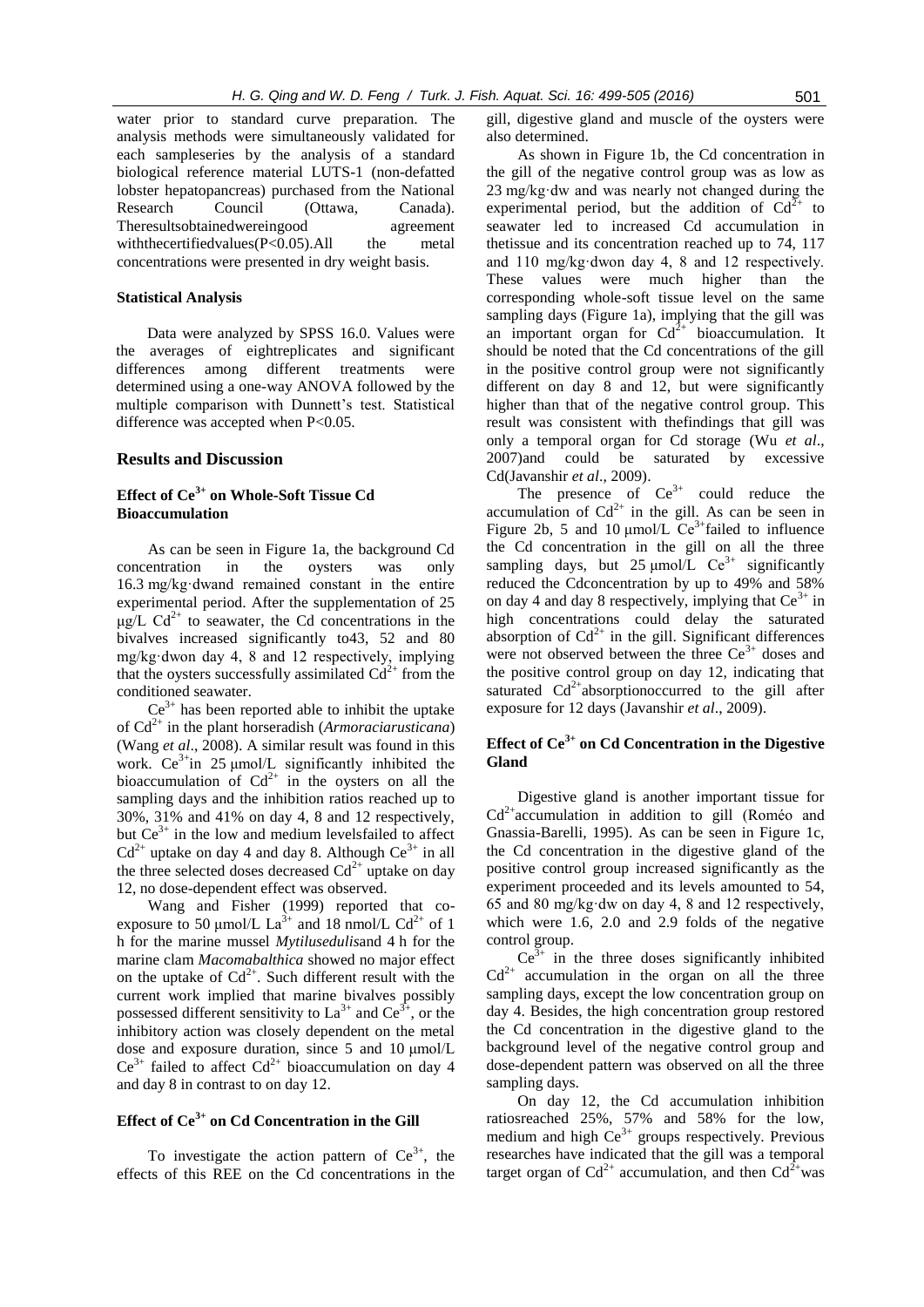transferred to digestive organs such as the digestive gland (Satish Nair and Robinson, 2001). The same trend was observed in oyster *Crassostreagigas* as evidenced by the continuously increasing Cd concentration in the digestive gland. Hence, it was proposed that  $Ce^{3+}$ hindered  $Cd^{2+}$  accumulation in *Crassostreagigas*by reducing the speed of saturated  $Cd^{2+}$  absorption in the gill.

# **Effect of Ce3+ on Cd Concentration in the Muscle**

The variations of Cd concentrations in the muscle were illustrated in Figure1d. It could be seen that the Cd concentration in the muscle kept increasing during the experiment, but since muscle was not a major tissue for Cd storage(Arockia Vasanthi *et al*., 2012),its concentration was far less than that in the gill and digestive gland.

The presence of  $Ce^{3+}$  in the three levels exhibited no influence on the Cd concentration in the muscle on day 4 and day 12, but the ion in 10 and 25μmol/L significantly reduced the Cd concentration on day 8 by 37.5% and 45.1% respectively.

## **Effect of Ce3+ on the Whole-Soft Tissue Ca Concentration**

Since  $Ce^{3+}$  has a similar ionic radius to that of  $Ca^{2+}$ , whether this REE could interfere in theCa concentration of oysters was also concerned. As can be seen in Figure2a, the addition of  $Cd^{2+}$  to seawater significantly decreased the whole-soft tissue Ca concentration of the positive control group by 14% and 23% on day 8 and day 12 respectively compared with the negative control group. This result was

consistent with the finding of Ngo *et al.* (2011), which found that the uptake of  $Cd^{2+}$  could decrease theCa concentrations in various tissues of the bivalve *Anodontaanatina* (Linnaeus 1758).

Compared with the positive control group, the addition of  $Ce^{3+}$  in the three levels unexpectedly did not further reduce theCa concentration in the oysters. In contrast, significant increase of Ca concentration was observed on all the three sampling days, though some differences were not significant. This result was inconsistent with the action of  $La^{3+}$ , which markedly reduced the  $Ca^{2+}$  concentrations in freshwater fish and crabs (Verbost *et al*., 1989; Pedersen and Bjerregaard, 1995). To present, the effect of  $Ce^{3+}$  on the Ca metabolism has been reported only in horseradish, which found that  $Ce^{3+}$  decreased the Ca concentration in a low dose (20 mg/L), but increased the parameter in higher doses (100 and 300 mg/L) (Wang *et al*., 2008).It was proposed that  $Ce^{3+}$ possibly also possessed the dose-dependent action pattern on theCa concentration in marine bivalves as well and  $Ce^{3+}$  in the three doses selected in this work was beneficial for the  $Ca^{2+}$  absorption of pacific oyster.

# **Effect of Ce3+ on the Whole-Soft Tissue Zn Concentration**

In marine bivalves,  $Zn^{2+}$  was also absorbed through the  $Ca^{2+}$  channel(Wang and Fisher, 1999). Hence, the variation of Zn concentration during  $Ce^{3+}$ exposure was also measured. As can be seen in Figure 2b, exposure to  $Cd^{2+}$  did not influence the Zn concentration in the oysters. This result was consistent with many reports, which indicated no interaction between Cd and Zn in marine



**Figure 1.**Effect of Ce<sup>3+</sup> on the Cd concentrations in the whole-soft tissue (a), gill (b), digestive gland (c) and muscle (d) of *Crassostreagigas*.Multiple comparisons were performed between values of the same days. Bars with same letter(s) do not differ significantly at P<0.05.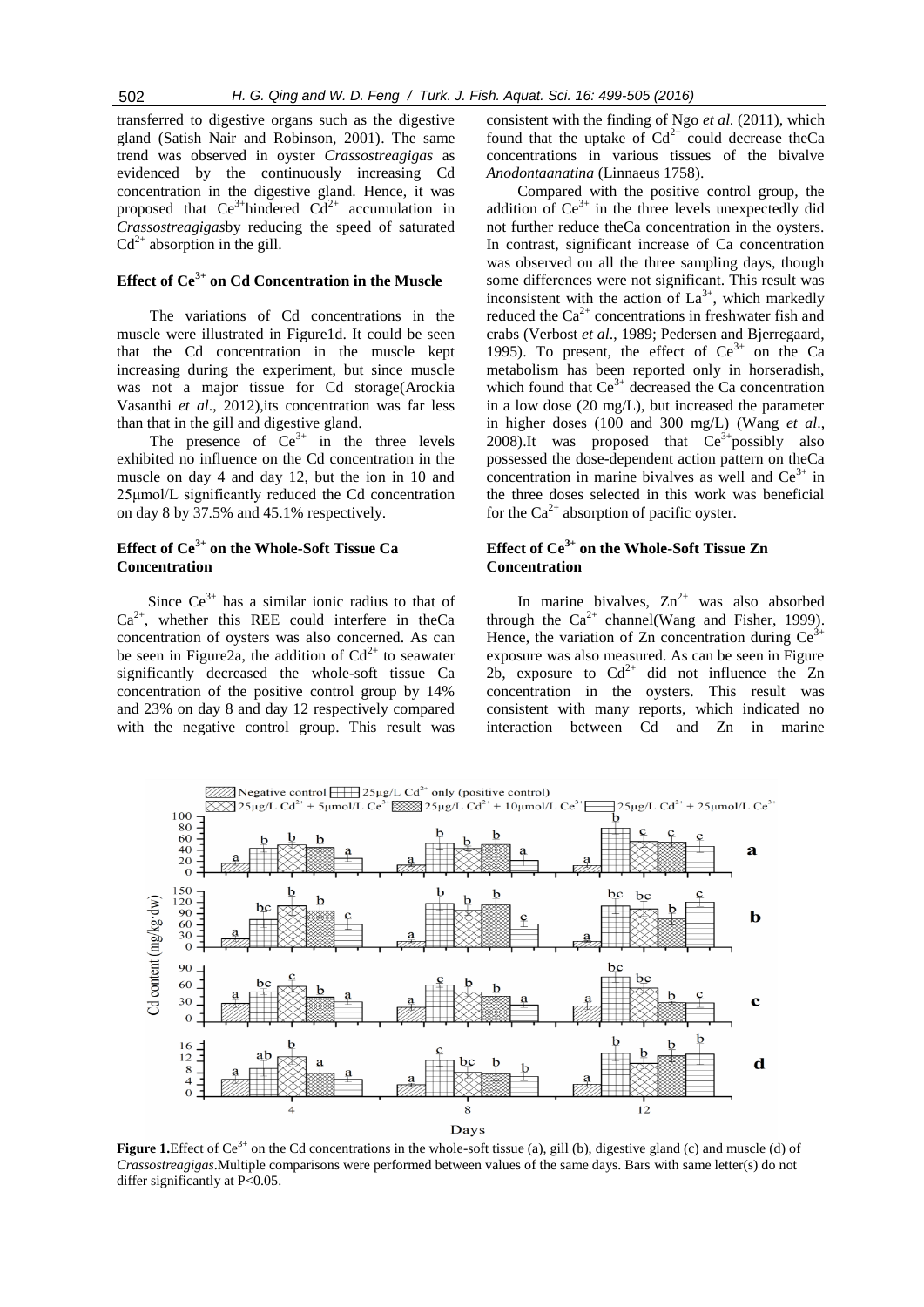mussels(Wang and Fisher, 1996, 1999).

Nevertheless, the presence of  $Ce^{3+}$  greatly affected the Zn concentration of the oysters. According to Figure 2b,  $Ce^{3+}$ in 25 μmol/Lsignificantly reduced the Zn concentration on all the three sampling days, with the inhibition ratios reaching up to 33%, 48% and 27% on day 4, 8 and 12 respectively. The effects of  $Ce^{3+}$  on the Zn metabolism of organisms have not been reported to the present, but such effects have been observed for La3+ in plants (Xiong *et al*., 2006; Wang *et al*., 2012). Hence,  $Ce^{3+}$  possibly possessed similar impacts on Zn concentration as  $La^{3+}$ . Oyster is recognized as one of the richest sources for  $\text{Zn}^{2+}$ . Therefore, the presence of  $Ce^{3+}$  in the environment could possibly reduce the nutrition value of oysters in term of Zn concentration.

# **Effect of Ce3+ on the Whole-Soft Tissue Cu Concentration**

Luxama*et al*. (2011) found that diltiazem, which is a well-known  $Ca^{2+}$ channel blocker, could reduce Cu2+ accumulation in the gill of *Crassostreavirginica*, while  $La^{3+}$  did not. Hence, the effect of exposure to  $Ce^{3+}$  on the Cu concentrations of the oysters was explored as well and the result was presented in Figure 2c. It could be seen that the addition of  $Cd^{2+}$  to seawater did not affect the Cu concentration of the bivalve, but the presence of  $Ce^{3+}$ tremendously reduced the index. On day 12,  $Ce^{3+}$  in the three doses decreased the Cu concentration by up to 37%, 58% and 88% respectively. Such effect differed from that of  $La^{3+}$ (Luxama *et al.*, 2011), indicating that the two REEs exerted different effects on the Cu metabolism of marine bivalves.

The antagonistic effect of  $Ce^{3+}$  against Cu concentration could be possibly related to the presence forms of these metals.  $Cu^{2+}$  is well-known to bind to a sulphur-rich protein called metallothionein (MT) in marine bivalves for reduced toxicity (Wang *et al*., 2011). Besides, REEs can also induce MT synthesis in mice (Kawagoe*et al*., 2005) and *Ruditapesphilippinarum*(Fu *et al*., 2011). Although  $Ce^{3+}$  can induce MT synthesis in marine bivalves (Fu *et al*., 2011), the newly produced MT was insufficient for the assimilated REE under acute exposure conditions and conseuqntly competition for MT molecules occurred.  $Ce^{3+}$  possibly had a higher affinity to MT and  $Cu^{2+}$  was replaced by  $Ce^{3+}$ , leading to  $Cu^{2+}$  leakage from the oysters as a result.

## **Conclusion**

 $Ce^{3+}$  could inhibit the bioaccumulation of  $Cd^{2+}$  in pacific oyster *Crassostreagigas* by delaying the saturated absorption of  $Cd^{2+}$  in the gill. Besides, this metal also greatly affected the concentrations of other related metals, especially Zn and Cu, in the bivalves. Hence, the presence of this REE must be considered in the pollution assessment of the marine environment by using marine bivalves as the bioindicator.

# **Acknowledgements**

We acknowledge the financial support from the Natural Science Foundation of China (30972289).

### **References**

Arockia Vasanthi, L., Revathi, P., Arulvasu, C. and



**Figure 2.**Effect of Ce3+ on the whole-soft tissue Ca (a), Zn (b) and Cu(c) concentrations of *Crassostreagigas*.Multiple comparisons were performed between values of the same days. Bars with same letter(s) do not differ significantly at P<0.05.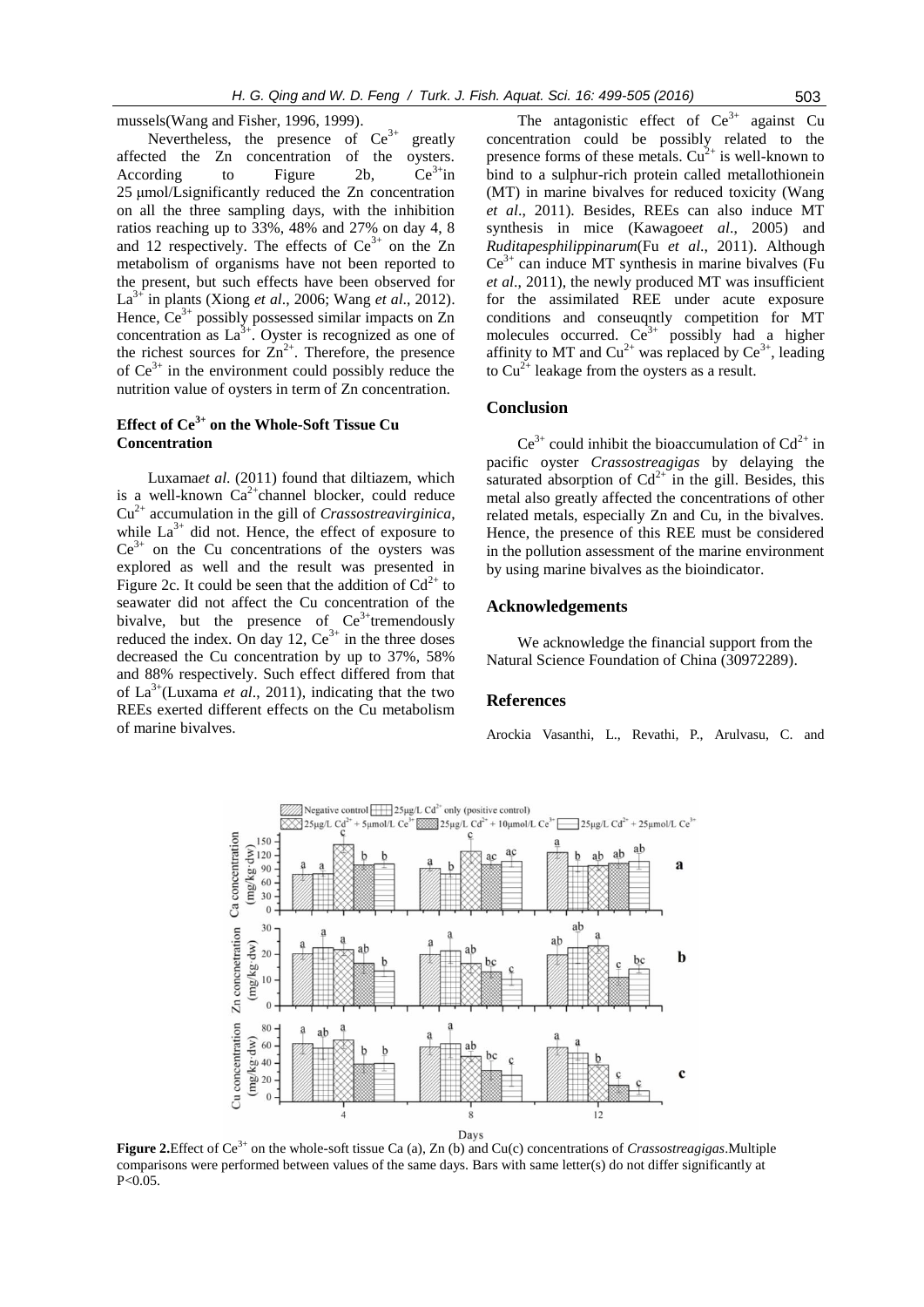Munuswamy, N. 2012.Biomarkers of metal toxicity and histology of *Perna viridis* from Ennore estuary, Chennai, south east coast of India. Ecotoxicology and Environmental Safety 84: 92-98.doi:10.1016/j.ecoenv.2012.06.025

- Brown, P.H., Rathjen, A.H., Graham, R.D., Tribe, D.E., Karl A. Gschneidner, Jr. and LeRoy, E. 1990. Chapter 92 Rare earth elements in biological systems. In: Bünzli, J.C. and Pecharsky V.K. (Ed.), Handbook on the Physics and Chemistry of Rare Earths,<br>Elsevier,Netherlands: 423-452.doi:10.1016/S0168-Elsevier,Netherlands: 423-452.doi:10.1016/S0168- 1273(05)80135-7
- Cui, J.A., Zhang, Z., Bai, W., Zhang, L., He, X., Ma, Y., Liu, Y. and Chai, Z. 2012.Effects of rare earth elements La and Yb on the morphological and functional development of zebrafish embryos. Journal of Environmental Sciences, 24: 209- 213.doi:10.1016/S1001-0742(11)60755-9
- Engel, D.W. 1999.Accumulation and cytosolic partitioning of metals in the American oyster *Crassostrea virginica*. Marine Environmental Research, 47: 89- 102. doi: 10.1016/S0141-1136(97)00100-1Fu, H.F., Meng, F.P., Gao, Y. and Zhao, S.S. 2011. Induction effect of metallothionein synthesis in *Ruditapes philippinarum* exposed to rare earth element Nd. Research of Environmental Science, 24: 1435-1440. doi: 10.13198/j.res.2011.12.107.fuhf.004
- He, M.L., Wang, Y.Z., Xu, Z.R., Chen, M.L. and Rambeck, W.A. 2003.Effect of dietary rare earth elements on growth performance and blood parameters of rats. Journal of Animal Physiology and Animal Nutrition, 87: 229-235. doi: 10.1046/j.1439-0396.2003.00432.x
- He, Z., Li, J., Zhang, H. and Ma, M. 2005.Different effects of calcium and lanthanum on the expression of phytochelatin synthase gene and cadmium absorption in *Lactuca sativa*. Plant Science, 168: 309- 318.doi:10.1016/j.plantsci.2004.07.001
- Hu, Z., Richter, H., Sparovek, G. and Schnug, E. 2004.Physiological and biochemical effects of rare earth elements on plants and their agricultural significance: a review. Journal of Plant Nutrition, 27: 183-220. doi: 10.1081/PLN-120027555
- Javanshir, A., Shapoori, M., Azarbad, H., Mir-Vaghefi, A.R. and Daneh-Kar, A. 2009.Influence of calcium presence on the absorption of cadmium by the rock oyster *Saccostrea cucullata* from Persian Gulf (Ostreidae; Bivalvia) in laboratory conditions. Journal of Ecology and The Natural Environment, 1: 178– 183.
- Kawagoe, M., Hirasawa, F., Wang, S.C., Liu, Y., Ueno, Y. and Sugiyama, T. 2005. Orally administrated rare earth element cerium induces metallothionein synthesis and increases glutathione in the mouse liver. Life Sciences, 77: 922-937. doi:10.1016/j.lfs.2005.02.004
- Liu, F.and Wang, W.X. 2013.Facilitated bioaccumulation of cadmium and copper in the oyster *Crassostrea hongkongensis* solely exposed to zinc. Environmental Science & Technology, 47: 1670-1677.doi: 10.1021/es304198h.
- Luxama, J.D., Carroll, M.A. and Catapane, E.J. 2011.Effects of potential therapeutic agents on copper accumulations in gill of *Crassostrea virginica*. In Vivo, 31: 34-42.
- Merschel, G. and Bau, M. 2015.Rare earth elements in the aragonitic shell of freshwater mussel *Corbicula*

*fluminea* and the bioavailability of anthropogenic lanthanum, samarium and gadolinium in river water. Science of The Total Environment, 533: 91-101.doi:10.1016/j.scitotenv.2015.06.042

- Munoz-Barbosa, A., Gutierrez-Galindo, E.A. and Flores-Munz, G. 2000.*Mytilus californianus* as an indicator of heavy metals on the northwest coast of Baja California, Mexico. Marine Environmental Research, 49: 123-144.doi:10.1016/S0141-1136(99)00052-5
- Ngo, H.T.T., Gerstmann, S.and Frank, H. 2011.Subchronic effects of environment-like cadmium levels on the bivalve *Anodonta anatina* (Linnaeus 1758): I. Bioaccumulation, distribution and effects on calcium metabolism. Toxicological & Environmental Chemistry, 9: 1788-1801. doi: 10.1080/02772240802386049
- Olivier, F., Ridd, M. and Klumpp, D. 2002.The use of transplanted cultured tropical oysters (*Saccostrea commercialis*) to monitor Cd levels in North Queensland coastal waters (Australia). Marine Pollution Bulletin, 44: 1051-1062. doi:10.1016/S0025-326X(02)00157-1
- Palasz, A. and Czekaj, P. 2000.Toxicological and cytophysiological aspects of lanthanides action. Acta Biochimica Polonica, 47: 1107-1114.
- Pedersen, T.V. and Bjerregaard, P. 1995.Calcium and cadmium fluxes across the gills of the shore crab, *Carcinus maenas*. Marine Pollution Bulletin, 31: 73- 77. doi:10.1016/0025-326X(94)00260-G
- Qiu, J.W., Xie, Z.C. and Wang, W.X. 2005.Effects of calcium on the uptake and elimination of cadmium and zinc in Asiatic clams. Archives of Environmental Contamination and Toxicology, 48: 278-287. doi: 10.1007/s00244-004-0001-8
- Regoli, F. and Orlando, E. 1993.*Mytilus galloprovincialis* as a bioindicator of lead pollution: biological variables and cellular responses. Science of The Total Environment, 134(s2): 1283-1292.doi:10.1016/S0048- 9697(05)80134-2
- Roméo, M. and Gnassia-Barelli, M. 1995.Metal distribution in different tissues and in subcellular fractions of the Mediterranean clam *Ruditapes decussatus* treated with cadmium, copper, or zinc. Comparative Biochemistry and Physiology Part C: Comparative Pharmacology and Toxicology, 111: 457-463.doi:10.1016/0742- 8413(95)00060-7
- Satish Nair, P. and Robinson, W.E. 2001.Histidine-rich glycoprotein in the blood of the bivalve Mytilus edulis: role in cadmium speciation and cadmium transfer to the kidney. Aquatic Toxicology, 52: 133- 142.doi:10.1016/S0166-445X(00)00138-7
- Sval'nov, V.N., Alekseeva, T.N. and Gazenko, A.O. 2011.Modern deposits of the Northern Caspian Sea and the Volga delta. Oceanology, 51: 118-130. doi: 10.1134/S0001437011010188
- Verbost, P.M., Van Rooij, J., Flik, G., Lock, R.A.C. and Bonga, S.E.W.1989.The movement of cadmium through freshwater trout branchial epithelium and its interference with calcium transport. Journal of Experimental Biology, 145: 185-197.
- Wang, C., Luo, X., Tian, Y., Xie, Y., Wang, S., Li, Y., Tian, L. and Wang, X. 2012.Biphasic effects of lanthanum on *Vicia faba* L. seedlings under cadmium stress, implicating finite antioxidation and potential ecological risk. Chemosphere, 86: 530- 537.doi:10.1016/j.chemosphere.2011.10.030